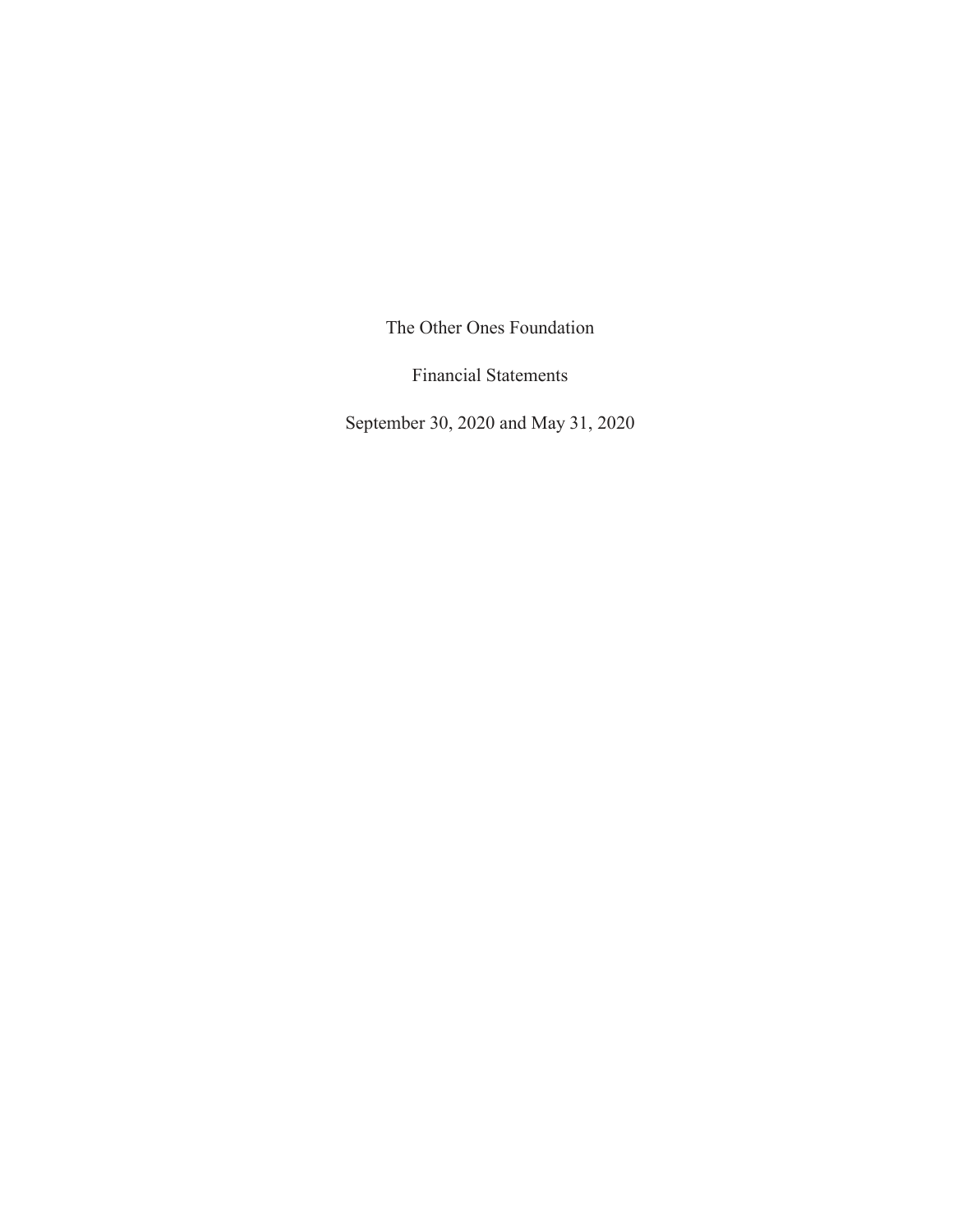# The Other Ones Foundation

## **CONTENTS**

|                                            | Page   |
|--------------------------------------------|--------|
| <b>Independent Auditors' Report</b>        |        |
| <b>Financial Statements</b>                |        |
| <b>Statements of Financial Position</b>    | 3      |
| <b>Statement of Activities</b>             |        |
| Four Month Period Ended September 30, 2020 | 4      |
| Year Ended May 31, 2020                    | 5      |
| <b>Statement of Functional Expenses</b>    |        |
| Four Month Period Ended September 30, 2020 | 6      |
| Year Ended May 31, 2020                    | $\tau$ |
| <b>Statements of Cash Flows</b>            | 8      |
| <b>Notes to Financial Statements</b>       | 9      |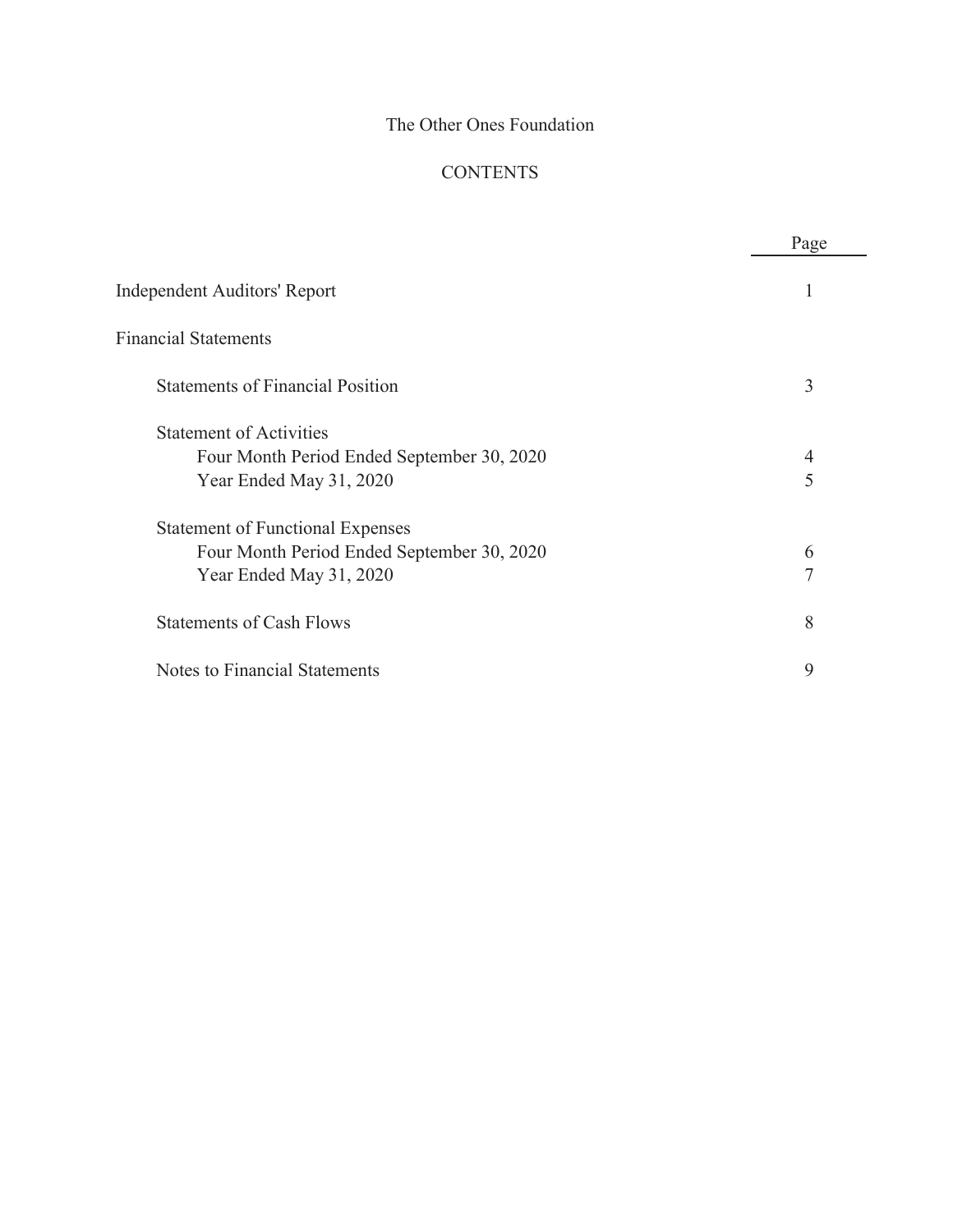

#### INDEPENDENT AUDITORS' REPORT

To the Board of Directors of The Other Ones Foundation Austin, Texas

#### **Report on the Financial Statements**

We have audited the accompanying financial statements of The Other Ones Foundation (the Foundation), which comprise the statements of financial position as of September 30, 2020 and May 31, 2020, and the related statements of activities, functional expenses, and cash flows for the years then ended, and the related notes to the financial statements.

#### **Management's Responsibility for the Financial Statements**

Management is responsible for the preparation and fair presentation of these financial statements in accordance with accounting principles generally accepted in the United States of America; this includes the design, implementation, and maintenance of internal control relevant to the preparation and fair presentation of financial statements that are free from material misstatement, whether due to fraud or error.

#### **Auditors' Responsibility**

Our responsibility is to express an opinion on these financial statements based on our audits. We conducted our audits in accordance with auditing standards generally accepted in the United States of America. Those standards require that we plan and perform the audit to obtain reasonable assurance about whether the financial statements are free of material misstatement.

An audit involves performing procedures to obtain audit evidence about the amounts and disclosures in the financial statements. The procedures selected depend on the auditors' judgment, including the assessment of the risks of material misstatement of the financial statements, whether due to fraud or error. In making those risk assessments, the auditors consider internal control relevant to the entity's preparation and fair presentation of the financial statements in order to design audit procedures that are appropriate in the circumstances, but not for the purpose of expressing an opinion on the effectiveness of the entity's internal control. Accordingly, we express no such opinion. An audit also includes evaluating the appropriateness of accounting policies used and the reasonableness of significant accounting estimates made by management, as well as evaluating the overall presentation of the financial statements.

We believe that the audit evidence we have obtained is sufficient and appropriate to provide a basis for our audit opinion.

1005 La Posada Drive · Austin, Texas 78752-3815 T:  $(512)$  346-2086 •  $(877)$  977-6850 • F:  $(512)$  338-9883 • www.atchleycpas.com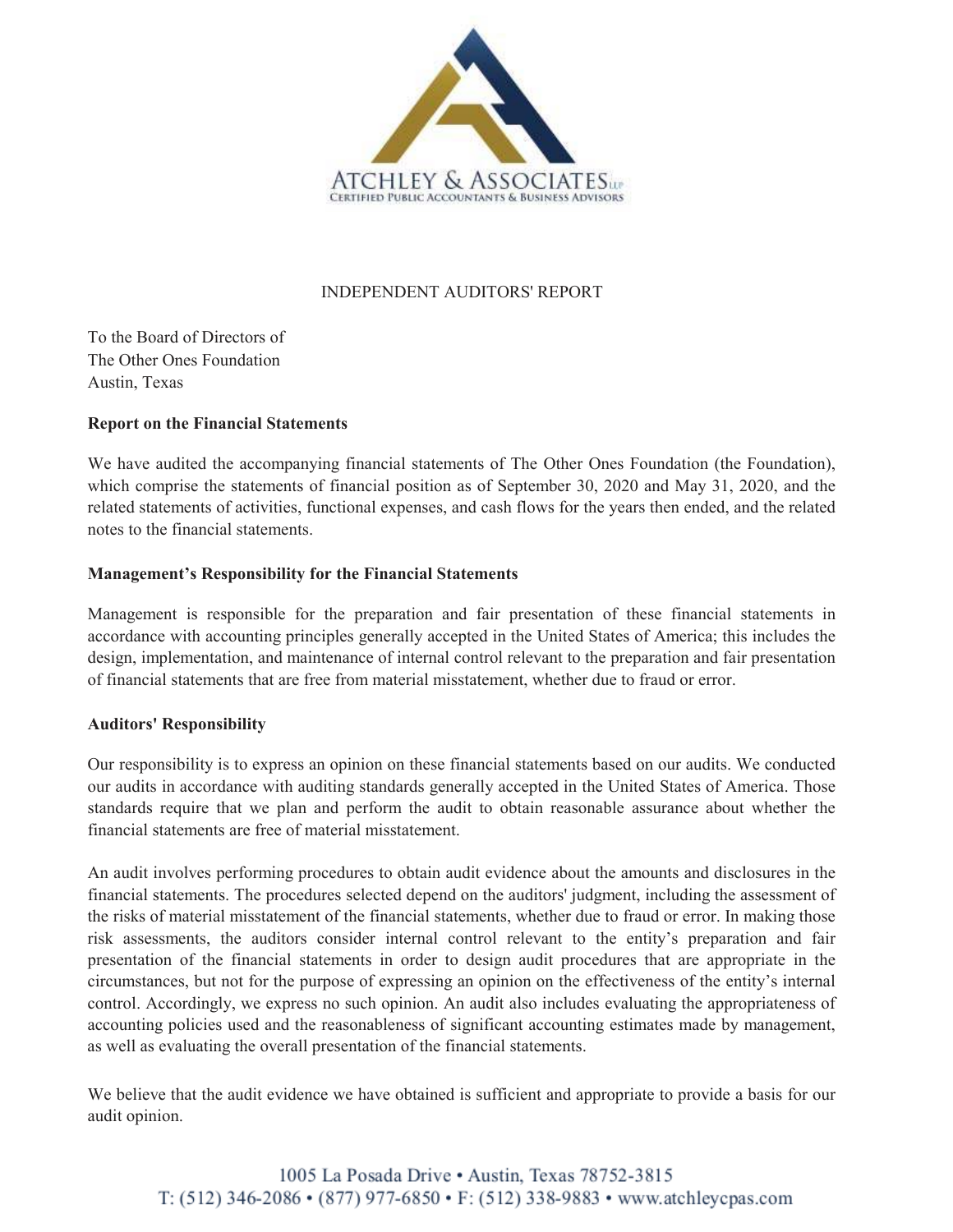#### **Opinion**

In our opinion, the financial statements referred to above present fairly, in all material respects, the financial position of The Other Ones Foundation as of May 31, 2020 September 30, 2020, and the results of its operations and its cash flows for the years then ended in accordance with accounting principles generally accepted in the United States of America.

achly + Anounter, LUP

Austin, Texas January 4, 2022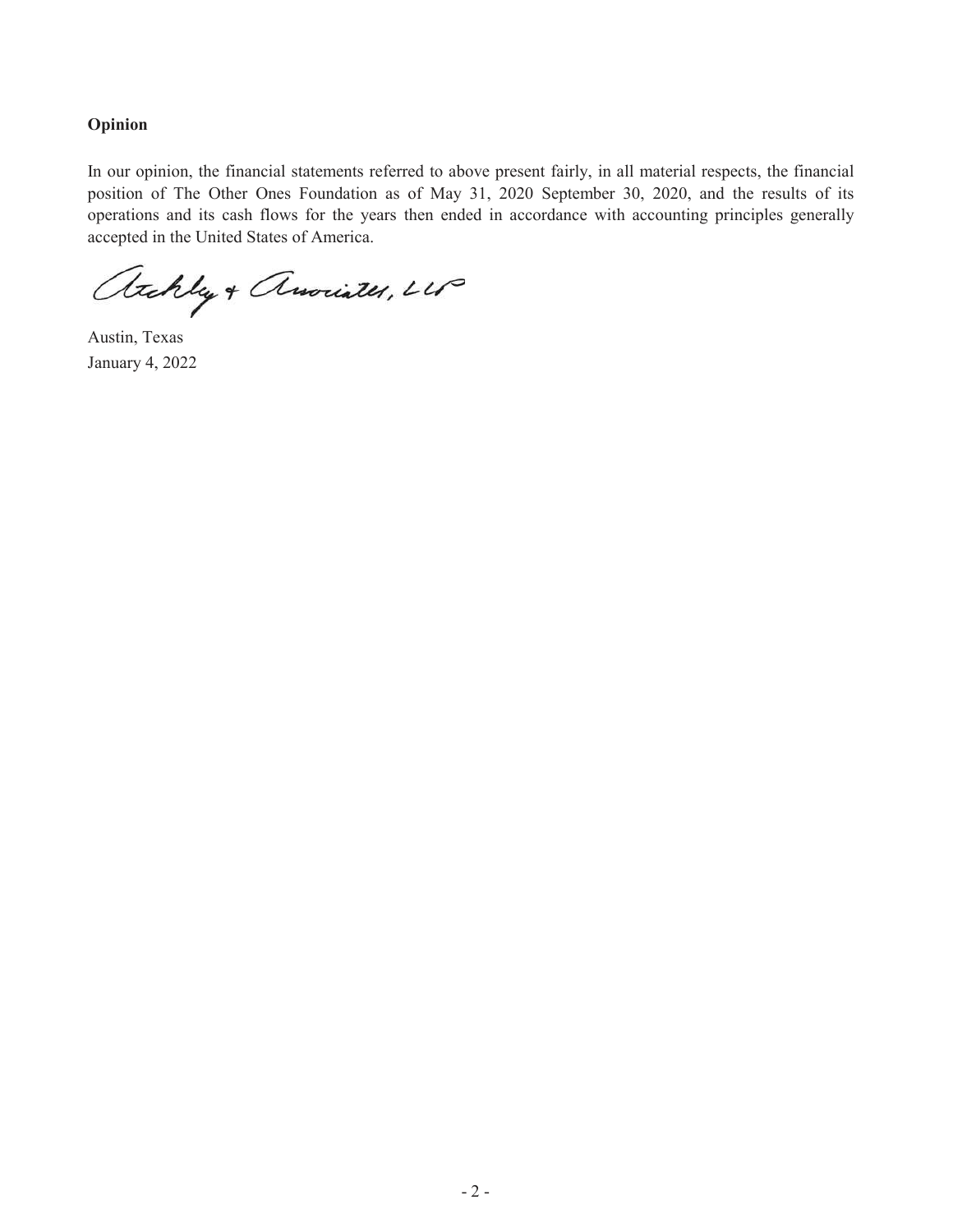## The Other Ones Foundation Statements of Financial Position September 30, 2020 and May 31, 2020

|                                  |                                   |                           | September 30 | May 31       |         |  |
|----------------------------------|-----------------------------------|---------------------------|--------------|--------------|---------|--|
|                                  | <b>ASSETS</b>                     |                           |              |              |         |  |
| <b>Current Assets</b>            |                                   |                           |              |              |         |  |
| Cash and cash equivalents        |                                   | $\mathcal{S}$             | 192,765      | $\mathbb{S}$ | 150,136 |  |
| Accounts receivable              |                                   |                           | 102,720      |              | 75,545  |  |
| Prepaid expenses                 |                                   |                           | 3,879        |              |         |  |
| Total current assets             |                                   |                           | 299,364      |              | 225,681 |  |
| Property and equipment, net      |                                   |                           | 97,821       |              | 56,678  |  |
|                                  |                                   |                           |              |              |         |  |
| <b>TOTAL ASSETS</b>              |                                   | $\boldsymbol{\mathsf{S}}$ | 397,185      | \$           | 282,359 |  |
|                                  | <b>LIABILITIES AND NET ASSETS</b> |                           |              |              |         |  |
| <b>Current Liabilities</b>       |                                   |                           |              |              |         |  |
| Accounts payable                 |                                   | $\mathcal{S}$             | 5,861        | $\mathbb{S}$ | 26,277  |  |
| Payroll liabilities              |                                   |                           | 21,150       |              | 19,824  |  |
|                                  |                                   |                           | 27,011       |              | 46,101  |  |
| Note Payable                     |                                   |                           | 150,000      |              |         |  |
| <b>TOTAL LIABILITIES</b>         |                                   |                           | 177,011      |              | 46,101  |  |
|                                  |                                   |                           |              |              |         |  |
| <b>Net Assets</b>                |                                   |                           |              |              |         |  |
| Without donor restrictions       |                                   |                           | 220,174      |              | 236,258 |  |
| With donor restrictions          |                                   |                           |              |              |         |  |
| Total net assets                 |                                   |                           | 220,174      |              | 236,258 |  |
| TOTAL LIABILITIES AND NET ASSETS |                                   | $\mathbb{S}$              | 397,185      | \$           | 282,359 |  |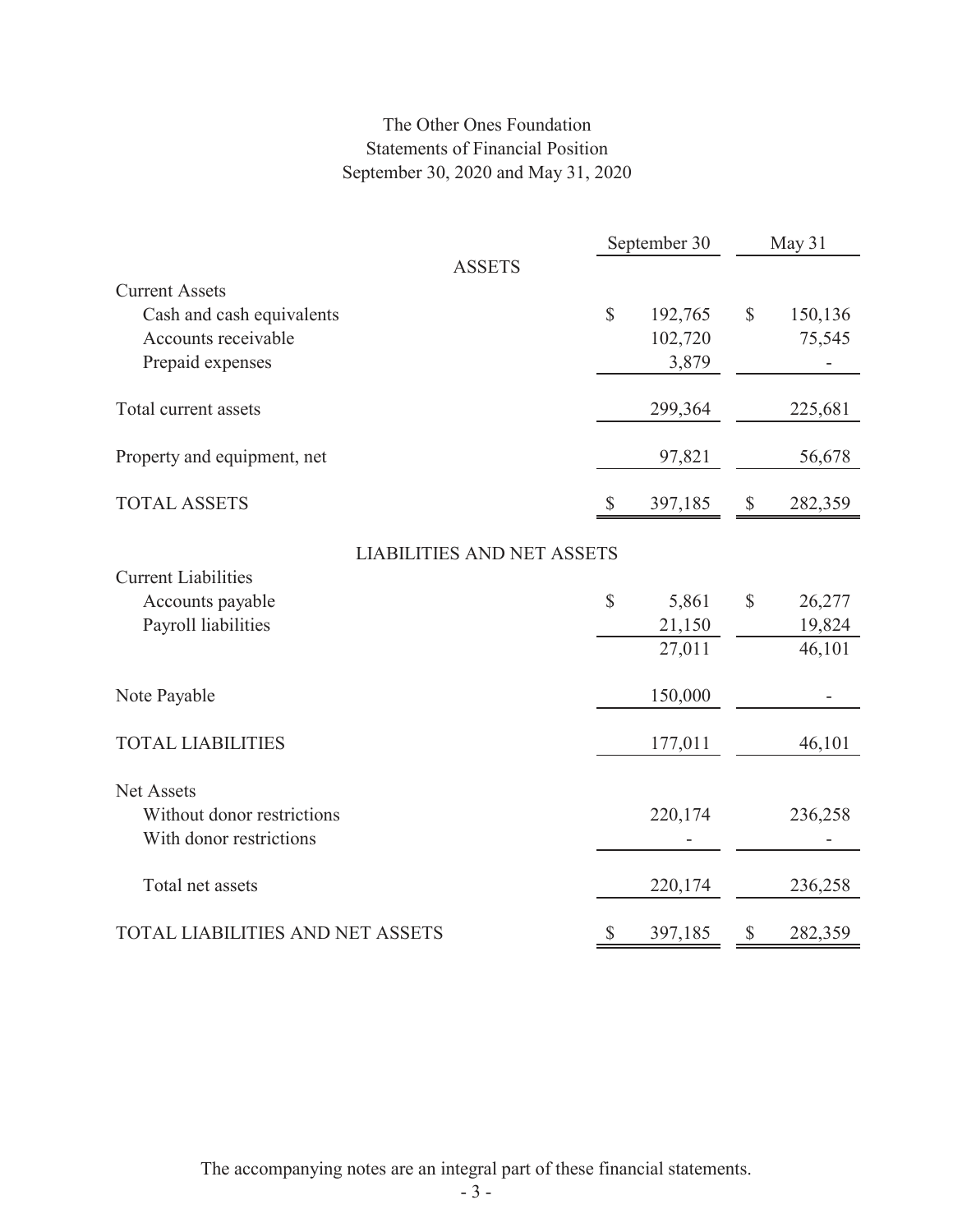# The Other Ones Foundation Statement of Activities For the Four Month Period Ended September 30, 2020

|                                       | Without       |              | With         |  |                  |          |
|---------------------------------------|---------------|--------------|--------------|--|------------------|----------|
|                                       |               | Donor        | Donor        |  | <b>Total All</b> |          |
|                                       |               | Restrictions | Restrictions |  | Funds            |          |
| PUBLIC SUPPORT AND REVENUE            |               |              |              |  |                  |          |
| Contributions and public support      | $\mathbb{S}$  | 140,752      | \$           |  | $\mathbb{S}$     | 140,752  |
| Grant revenue                         |               | 129,000      |              |  |                  | 129,000  |
| Contract revenue                      |               | 286,290      |              |  |                  | 286,290  |
| Other revenue                         |               | 8,299        |              |  |                  | 8,299    |
| Total public support and revenue      |               | 564,341      |              |  |                  | 564,341  |
| Net assets released from restrictions |               |              |              |  |                  |          |
| Total public support and revenue and  |               |              |              |  |                  |          |
| net assets released from restrictions |               | 564,341      |              |  |                  | 564,341  |
| <b>EXPENSES</b>                       |               |              |              |  |                  |          |
| Program services:                     |               |              |              |  |                  |          |
| Program expenses                      |               | 508,405      |              |  |                  | 508,405  |
| Supporting services:                  |               |              |              |  |                  |          |
| Administrative                        |               | 72,020       |              |  |                  | 72,020   |
| Fundraising                           |               |              |              |  |                  |          |
| Total supporting services             |               | 72,020       |              |  |                  | 72,020   |
| <b>TOTAL EXPENSES</b>                 |               | 580,425      |              |  |                  | 580,425  |
| <b>CHANGE IN NET ASSETS</b>           |               | (16,084)     |              |  |                  | (16,084) |
| NET ASSETS - beginning of period      |               | 236,258      |              |  |                  | 236,258  |
| NET ASSETS - end of period            | $\mathcal{S}$ | 220,174      | \$           |  | \$               | 220,174  |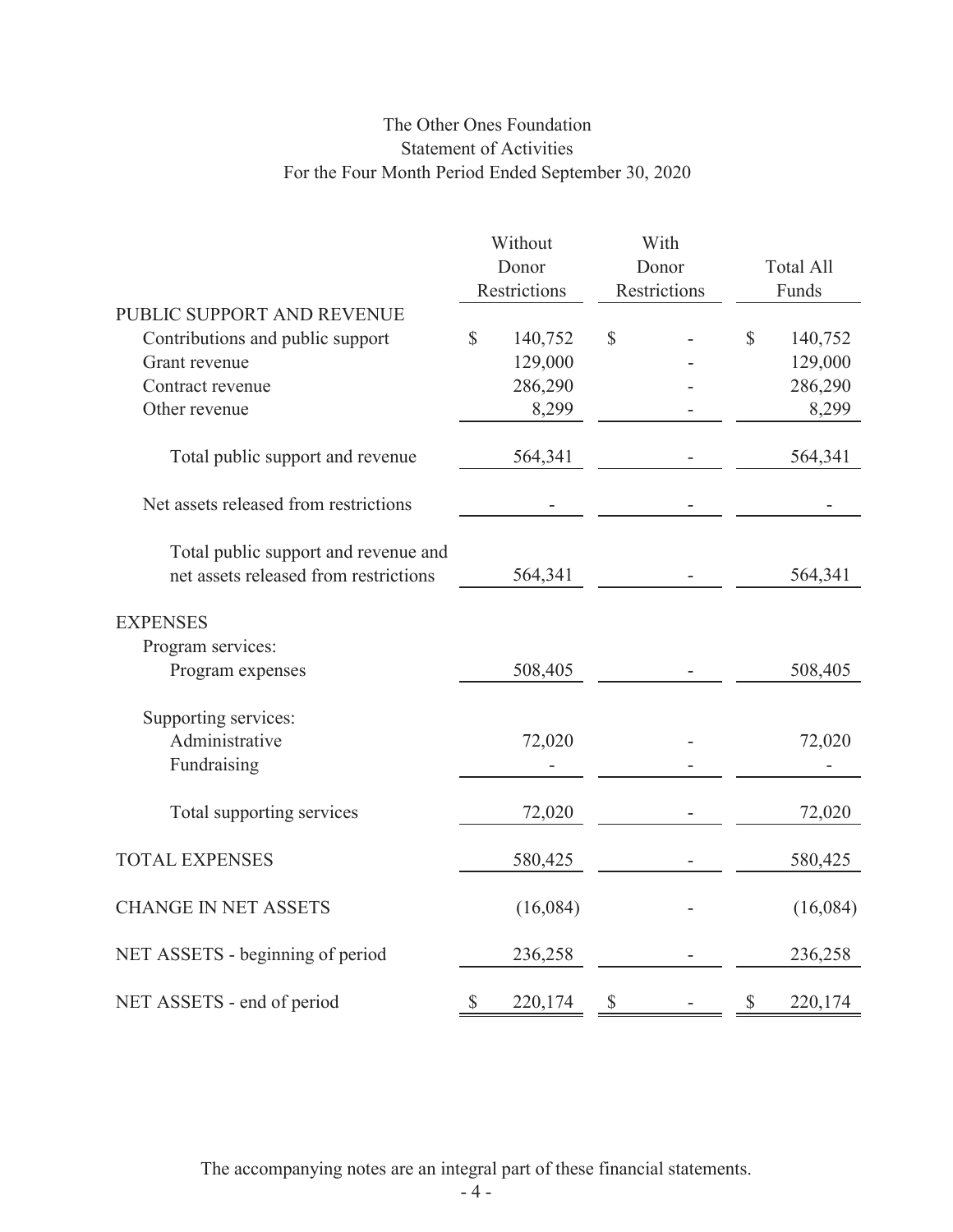## The Other Ones Foundation Statement of Activities For the Year Ended May 31, 2020

|                                       |               | Without   |               | With                     |                  |              |       |
|---------------------------------------|---------------|-----------|---------------|--------------------------|------------------|--------------|-------|
|                                       |               | Donor     |               | Donor                    | <b>Total All</b> |              |       |
|                                       |               |           | Restrictions  |                          |                  | Restrictions | Funds |
| PUBLIC SUPPORT AND REVENUE            |               |           |               |                          |                  |              |       |
| Contributions and public support      | $\mathbb{S}$  | 262,366   | $\mathcal{S}$ |                          | \$<br>262,366    |              |       |
| Grant revenue                         |               | 105,600   |               |                          | 105,600          |              |       |
| Contract revenue                      |               | 571,798   |               |                          | 571,798          |              |       |
| Other revenue                         |               | 65,302    |               |                          | 65,302           |              |       |
| Total public support and revenue      |               | 1,005,066 |               |                          | 1,005,066        |              |       |
| Net assets released from restrictions |               |           |               |                          |                  |              |       |
| Total public support and revenue and  |               |           |               |                          |                  |              |       |
| net assets released from restrictions |               | 1,005,066 |               |                          | 1,005,066        |              |       |
| <b>EXPENSES</b>                       |               |           |               |                          |                  |              |       |
| Program services:                     |               |           |               |                          |                  |              |       |
| Program expenses                      |               | 671,291   |               |                          | 671,291          |              |       |
| Supporting services:                  |               |           |               |                          |                  |              |       |
| Administrative                        |               | 94,622    |               |                          | 94,622           |              |       |
| Fundraising                           |               |           |               |                          |                  |              |       |
| Total supporting services             |               | 94,622    |               | $\overline{\phantom{0}}$ | 94,622           |              |       |
| <b>TOTAL EXPENSES</b>                 |               | 765,913   |               |                          | 765,913          |              |       |
| <b>CHANGE IN NET ASSETS</b>           |               | 239,153   |               |                          | 239,153          |              |       |
| NET ASSETS - beginning of year        |               | (2,895)   |               |                          | (2,895)          |              |       |
| NET ASSETS - end of year              | $\mathcal{S}$ | 236,258   | $\mathcal{S}$ |                          | \$<br>236,258    |              |       |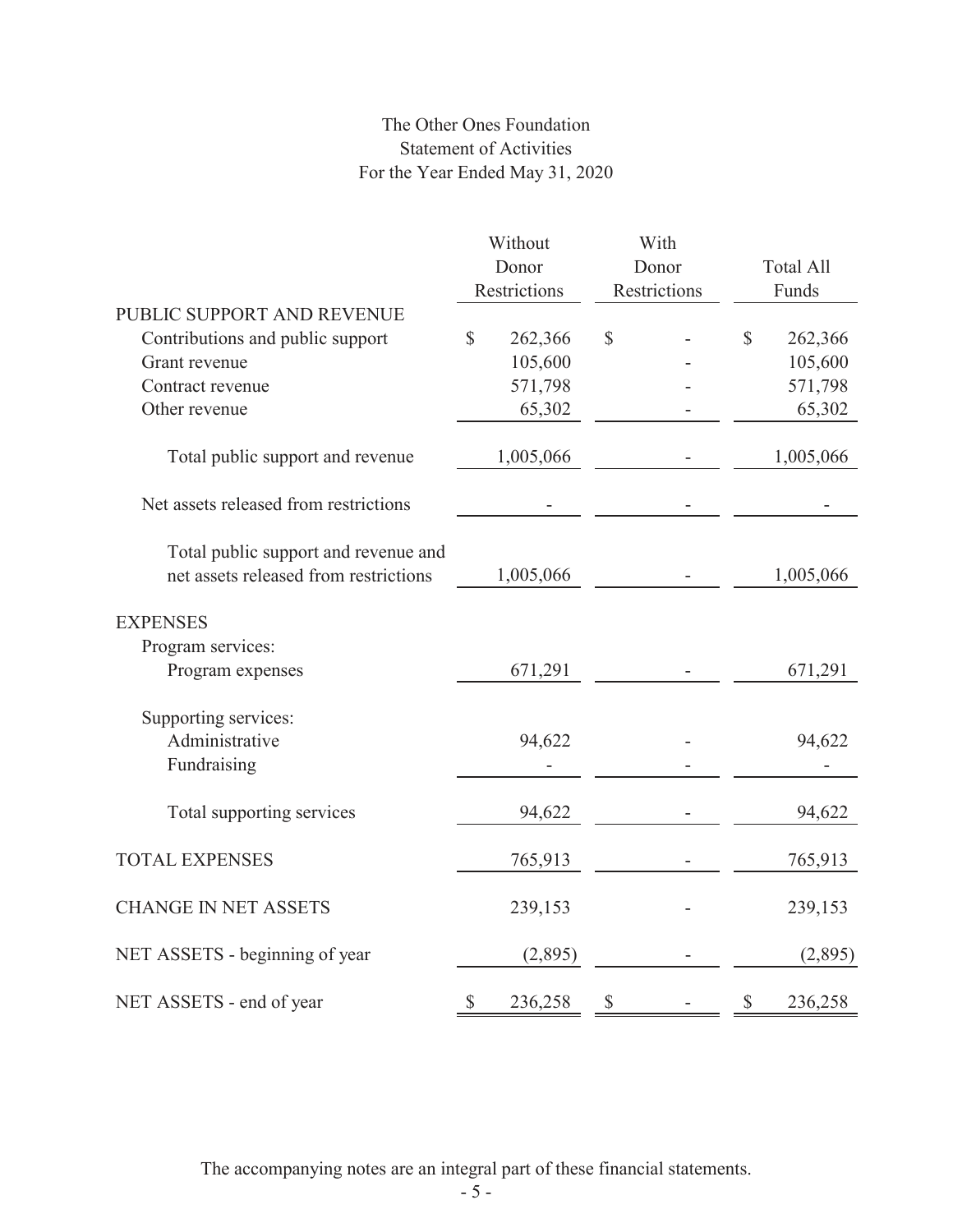# For the Four Month Period Ended September 30, 2020 The Other Ones Foundation Statement of Functional Expenses

|                                 |              | Program  |              |                |             |              |         |
|---------------------------------|--------------|----------|--------------|----------------|-------------|--------------|---------|
|                                 |              | Services |              | Administrative | Fundraising |              | Total   |
| <b>EXPENSES</b>                 |              |          |              |                |             |              |         |
| Salaries                        | $\mathbb{S}$ | 124,282  | $\mathbb{S}$ | 50,194         | \$          | $\mathbb{S}$ | 174,476 |
| Payroll Taxes & Benefits        |              | 12,381   |              | 3,820          |             |              | 16,201  |
| Depreciation                    |              | 12,517   |              |                |             |              | 12,517  |
| Rent & Utilities                |              | 38,631   |              |                |             |              | 38,631  |
| Legal Fees                      |              |          |              |                |             |              |         |
| <b>Contract Labor</b>           |              | 52,630   |              | 12,739         |             |              | 65,369  |
| Travel                          |              | 11,319   |              |                |             |              | 11,319  |
| Repairs & Maintenance           |              | 21,832   |              |                |             |              | 21,832  |
| Supplies                        |              | 27,354   |              |                |             |              | 27,354  |
| Telephone                       |              | 2,277    |              |                |             |              | 2,277   |
| Insurance                       |              | 4,607    |              |                |             |              | 4,607   |
| Postage                         |              | 150      |              |                |             |              | 150     |
| Shelter, Facility & Office      |              | 23,219   |              |                |             |              | 23,219  |
| <b>Other Miscellaneous Fees</b> |              |          |              | 655            |             |              | 655     |
| <b>Direct Client Assistance</b> |              | 167,099  |              |                |             |              | 167,099 |
| Fundraising                     |              | 10,107   |              | 4,612          |             |              | 14,719  |
| Taxes & Licenses                |              |          |              |                |             |              |         |
| Total expenses                  |              | 508,405  | S            | 72,020         | \$          |              | 580,425 |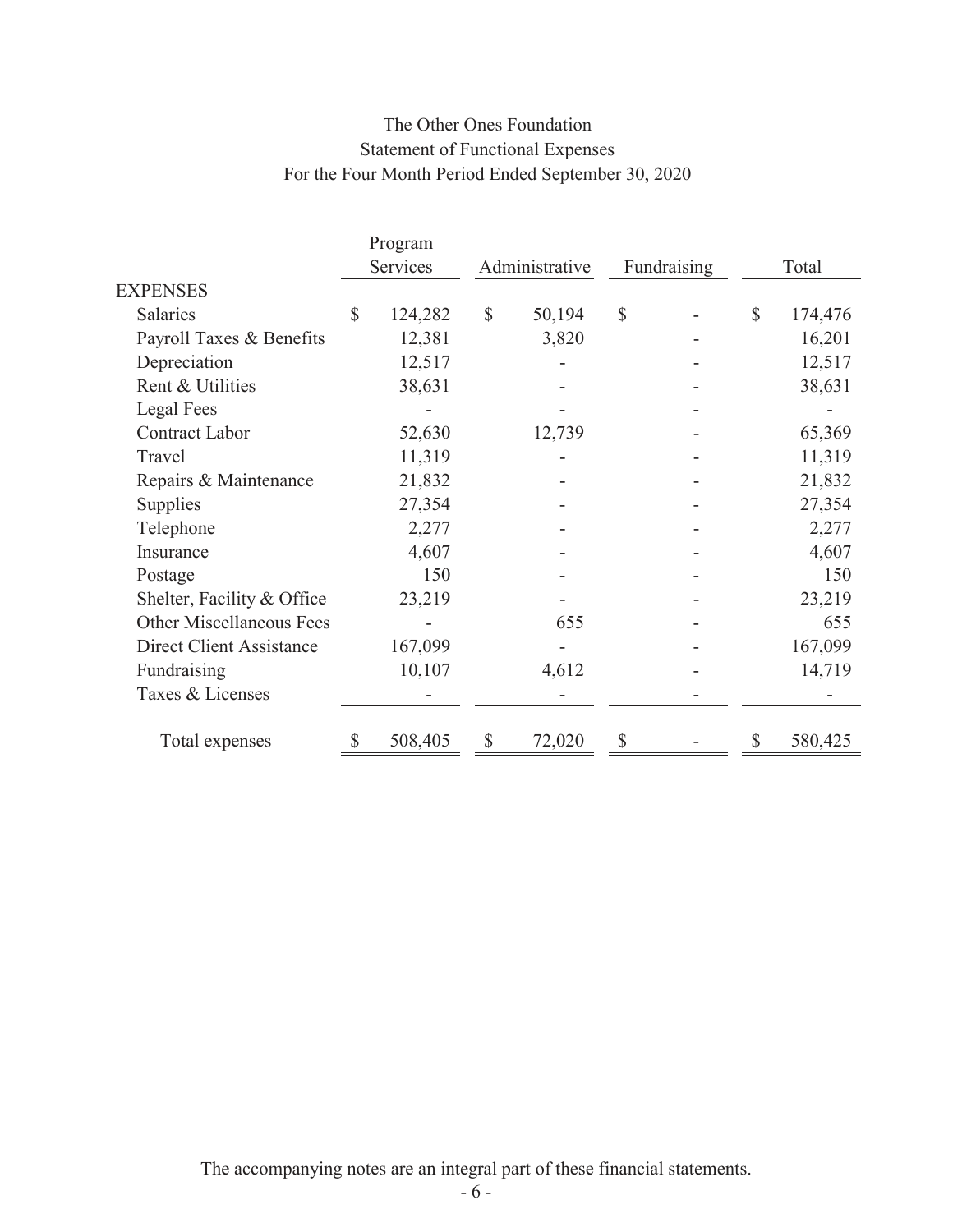# The Other Ones Foundation Statement of Functional Expenses For the Year Ended May 31, 2020

|                                 |               | Program  |              |                |              |             |              |         |
|---------------------------------|---------------|----------|--------------|----------------|--------------|-------------|--------------|---------|
|                                 |               | Services |              | Administrative |              | Fundraising |              | Total   |
| <b>EXPENSES</b>                 |               |          |              |                |              |             |              |         |
| Salaries                        | $\mathcal{S}$ | 146,603  | $\mathbb{S}$ | 59,208         | $\mathbb{S}$ |             | $\mathbb{S}$ | 205,811 |
| Payroll Taxes & Benefits        |               | 17,812   |              | 5,496          |              |             |              | 23,308  |
| Depreciation                    |               | 3,729    |              |                |              |             |              | 3,729   |
| Rent & Utilities                |               | 7,527    |              |                |              |             |              | 7,527   |
| Legal Fees                      |               |          |              | 1,843          |              |             |              | 1,843   |
| <b>Contract Labor</b>           |               | 91,124   |              | 22,056         |              |             |              | 113,180 |
| Travel                          |               | 16,974   |              |                |              |             |              | 16,974  |
| Repairs & Maintenance           |               | 27,711   |              |                |              |             |              | 27,711  |
| Supplies                        |               | 33,316   |              |                |              |             |              | 33,316  |
| Telephone                       |               | 3,002    |              |                |              |             |              | 3,002   |
| Insurance                       |               | 15,601   |              |                |              |             |              | 15,601  |
| Postage                         |               | 97       |              |                |              |             |              | 97      |
| Shelter, Facility & Office      |               | 20,475   |              |                |              |             |              | 20,475  |
| <b>Other Miscellaneous Fees</b> |               |          |              | 2,408          |              |             |              | 2,408   |
| Direct Client Assistance        |               | 280,510  |              |                |              |             |              | 280,510 |
| Fundraising                     |               | 6,810    |              | 3,108          |              |             |              | 9,918   |
| Taxes & Licenses                |               |          |              | 503            |              |             |              | 503     |
| Total expenses                  |               | 671,291  | S            | 94,622         |              |             | S            | 765,913 |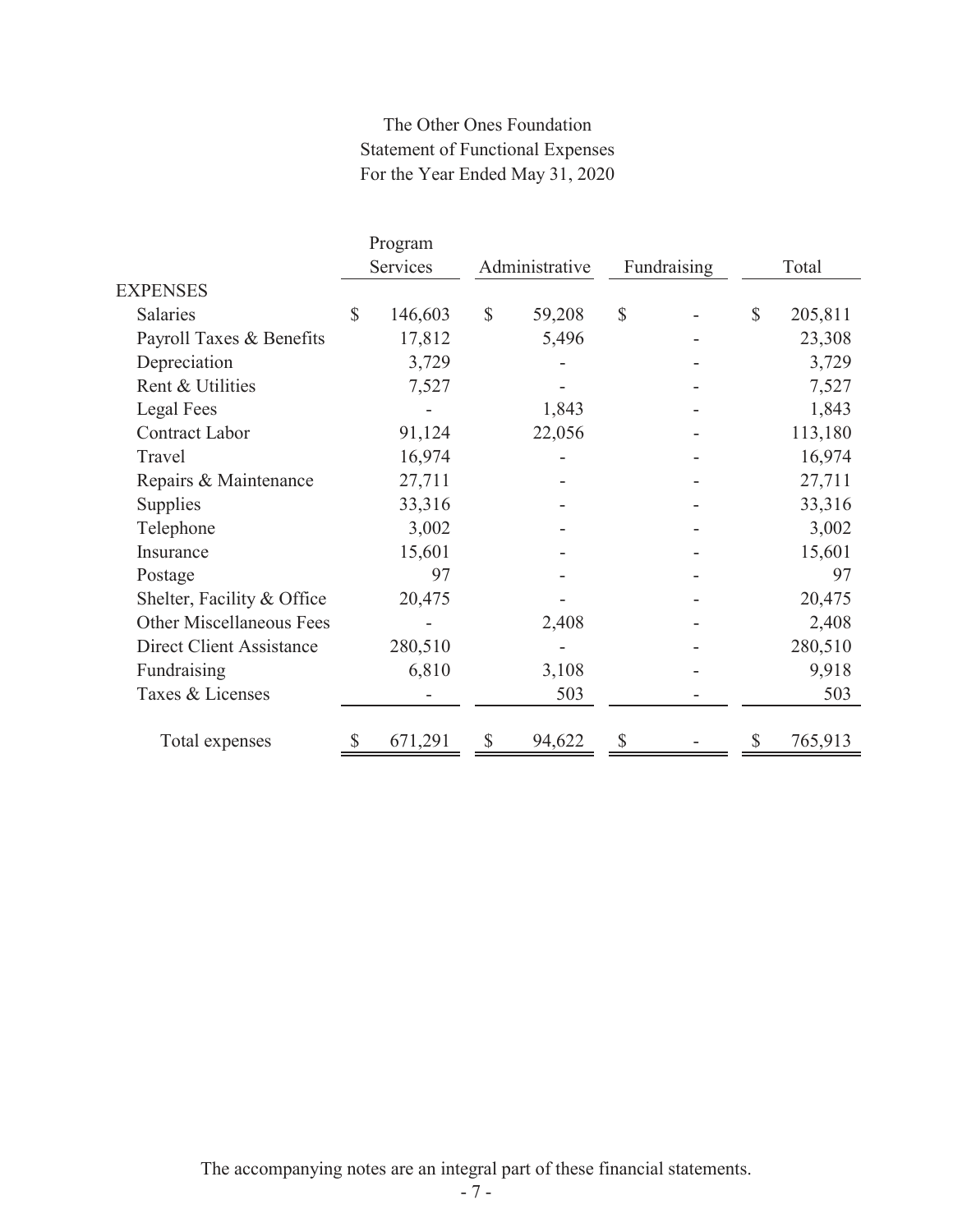## The Other Ones Foundation

Statements of Cash Flows

For the Four Month Period Ended September 30, 2020, and the Year Ended May 31, 2020

|                                                  |               | September 30 | May 31        |           |  |
|--------------------------------------------------|---------------|--------------|---------------|-----------|--|
| OPERATING ACTIVITIES                             |               |              |               |           |  |
| Change in net assets                             | $\mathcal{S}$ | (16,084)     | $\mathcal{S}$ | 239,153   |  |
| Adjustments to reconcile change in net assets to |               |              |               |           |  |
| cash flows from operating activities:            |               |              |               |           |  |
| Depreciation                                     |               | 12,517       |               | 3,729     |  |
| Change in operating assets and liabilities -     |               |              |               |           |  |
| Accounts receivable                              |               | (27, 175)    |               | (75, 545) |  |
| Prepaid expenses                                 |               | (3,879)      |               |           |  |
| Accounts payable                                 |               | (20, 416)    |               | 26,277    |  |
| Payroll Liabilities                              |               | 1,326        |               | 18,849    |  |
| Net cash flows from operating activities         |               | (53,711)     |               | 212,463   |  |
| <b>INVESTING ACTIVITIES</b>                      |               |              |               |           |  |
| Purchases of property and equipment              |               | (53,660)     |               | (60, 407) |  |
| Net cash flows from investing activities         |               | (53,660)     |               | (60, 407) |  |
| <b>FINANCING ACTIVITIES</b>                      |               |              |               |           |  |
| Proceeds from note payable                       |               | 150,000      |               |           |  |
| Net cash flows from investing activities         |               | 150,000      |               |           |  |
| Net change in cash                               |               | 42,629       |               | 152,056   |  |
| Cash - beginning of period/year                  |               | 150,136      |               | (1,920)   |  |
| Cash - end of period/year                        | \$            | 192,765      | \$            | 150,136   |  |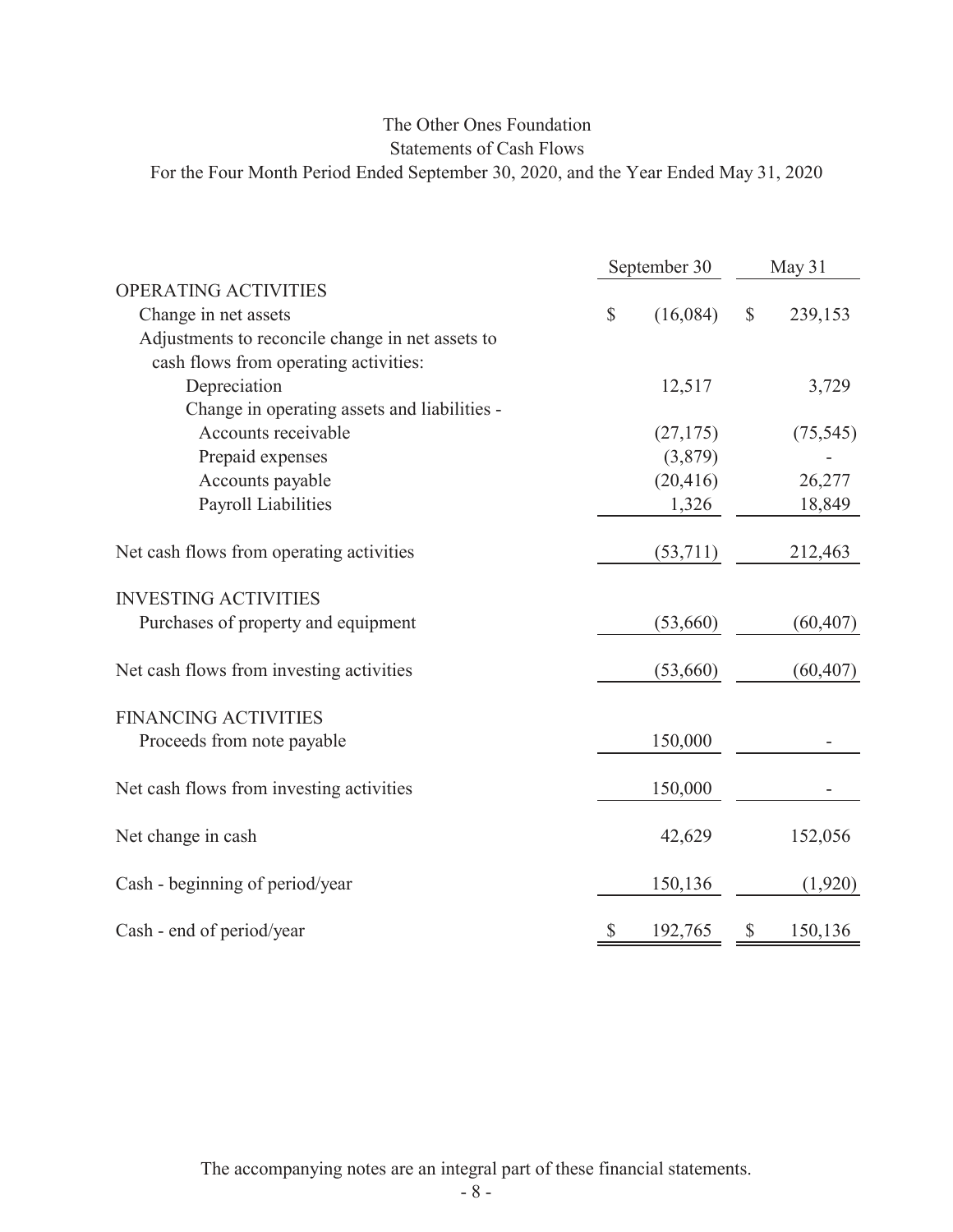### **NOTE 1: NATURE OF ORGANIZATION**

The Other Ones Foundation (the Foundation) is a nonprofit that provides extremely lowbarrier employment, case management, and humanitarian aid to people experiencing homelessness in Austin, Texas.

On January 15, 2020, the Foundation's Board of Directors approved a change in the Foundation's fiscal year from May 31 to September 30. beginning with the next fiscal period. Accordingly, the activities for the fiscal period ending September 30, 2020, encompass four months of operations.

## **NOTE 2: SUMMARY OF SIGNIFICANT ACCOUNTING POLICIES**

**Basis of Accounting** - The accompanying financial statements have been prepared on the accrual basis of accounting in accordance with generally accepted accounting principles in the United States of America (U.S. GAAP).

**Financial Statement Presentation** - The Foundation reports under the provisions of Financial Accounting Standards Board (FASB) Accounting Standards Codification (ASC) 958, *Not-For-Profit Organizations.* Under FASB ASC 958, the Foundation is required to report information regarding its financial position and activities according to two classes of net assets:

**Net assets without donor restrictions** - Net assets that are not subject to donor-imposed stipulations or the donor-imposed restrictions have expired or been satisfied. All gifts, grants and bequests are considered unrestricted unless specifically restricted by the donor.

**Net assets with donor restrictions** - Net assets that are subject to donor-imposed restrictions either for use during a specified time period or for a particular purpose.

**Net Assets Released From Restrictions -** When a donor-imposed restriction is fulfilled or when a time restriction expires, net assets with donor restrictions are reclassified to net assets without donor restrictions and reported in the accompanying statements of activities as net assets released from restrictions.

**Cash and Cash Equivalents** - The Foundation considers all cash and other highly liquid investments with maturity of three months or less when purchased to be cash and cash equivalents. Cash equivalents include money market accounts.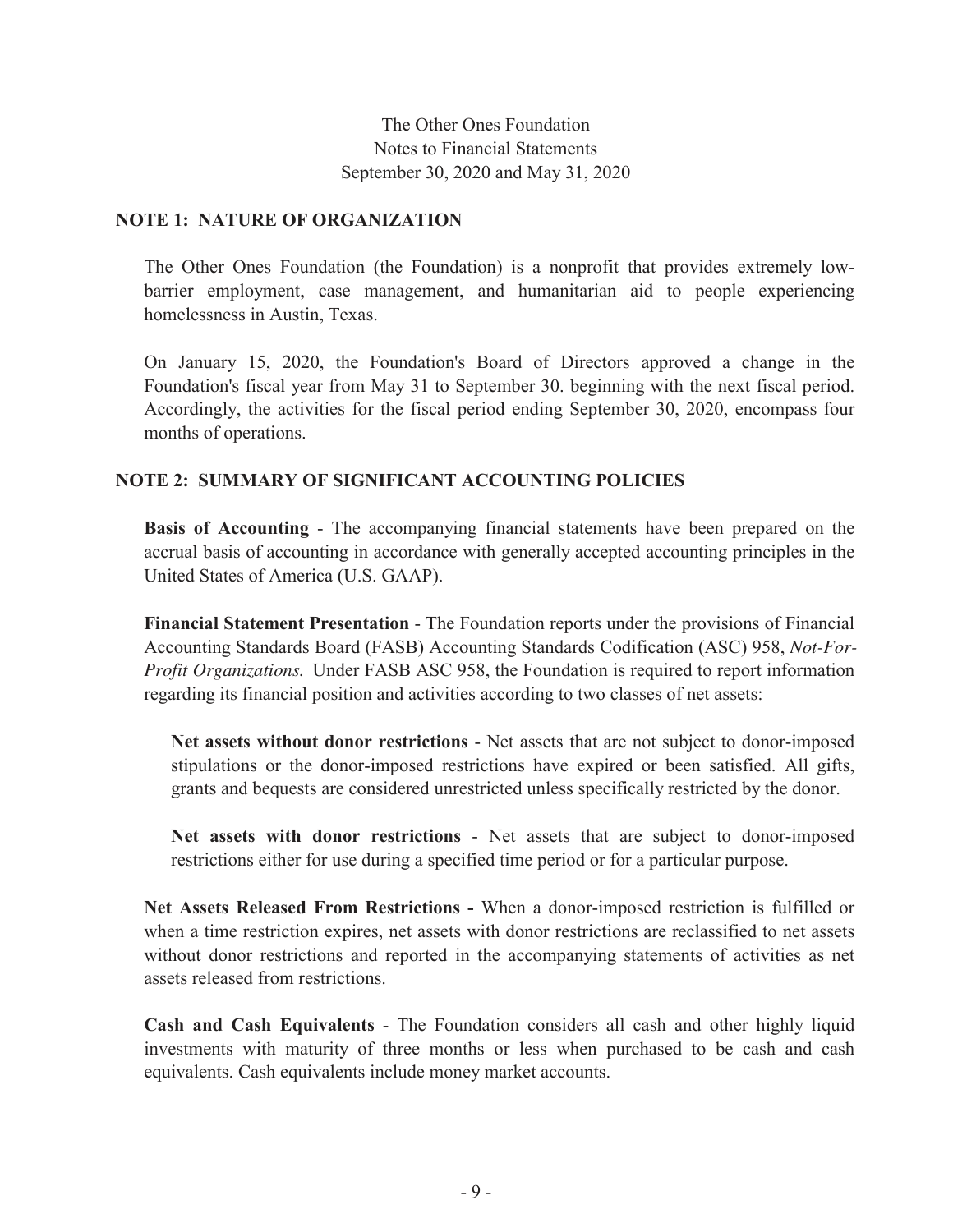### **NOTE 2: SUMMARY OF SIGNIFICANT ACCOUNTING POLICIES (continued)**

**Accounts Receivable** - Accounts receivable are promises to give due within one year. Accounts determined to be uncollectible are charged against an allowance for uncollectible accounts. At September 30, 2020, and May 31, 2020, the Foundation considered all receivables to be fully collectible, and therefore, an uncollectible account is not considered necessary.

**Property and Equipment** - Property and equipment are recorded at cost and depreciated over their estimated useful lives. Any donated items are recorded at the fair value. When assets are retired, or otherwise disposed of, the cost and related accumulated depreciation are removed from the accounts, and any resulting gain or loss is recognized in the period. Maintenance and repairs are charged to expense as incurred, and significant renewals and betterments are capitalized. The Foundation has a policy of only capitalizing depreciable assets acquired of \$2,500 or greater. Depreciation is provided using the straight-line method over the estimated useful lives of the assets generally as follows:

| Furniture        | 7 years |
|------------------|---------|
| Office Equipment | 5 years |
| Computers        | 3 years |
| Vehicles         | 2 years |

**Revenue Recognition** - The Foundation recognizes contributions and grant revenue as revenue when received or unconditionally promised. Contributions are measured at the fair value of the assets or services received or promised. The fair value of contributions arising from unconditional promises to give cash or other assets in one or more future years is measured (discounted) using a risk-adjusted rate of return appropriate for the expected term of the promise to give. Such discounts are amortized between the date the promise to give is initially recognized and the date the actual cash is expected to be collected. Contract revenues are recognized as earned. Revenues are classified as restricted support if they are received with donor stipulations that limit the use of the contributions.

**Functional Expenses** - Directly identifiable expenses are classified as program services, fundraising, and administrative. Expenses related to more than one function are allocated to programs, fundraising, and administrative on the basis of management estimates. Administrative expenses include those expenses that are not directly identifiable with any other specific function but provide for the overall support and direction of the Foundation. Inkind expenses, professional fees, bank charges, and software are allocated based on time and effort.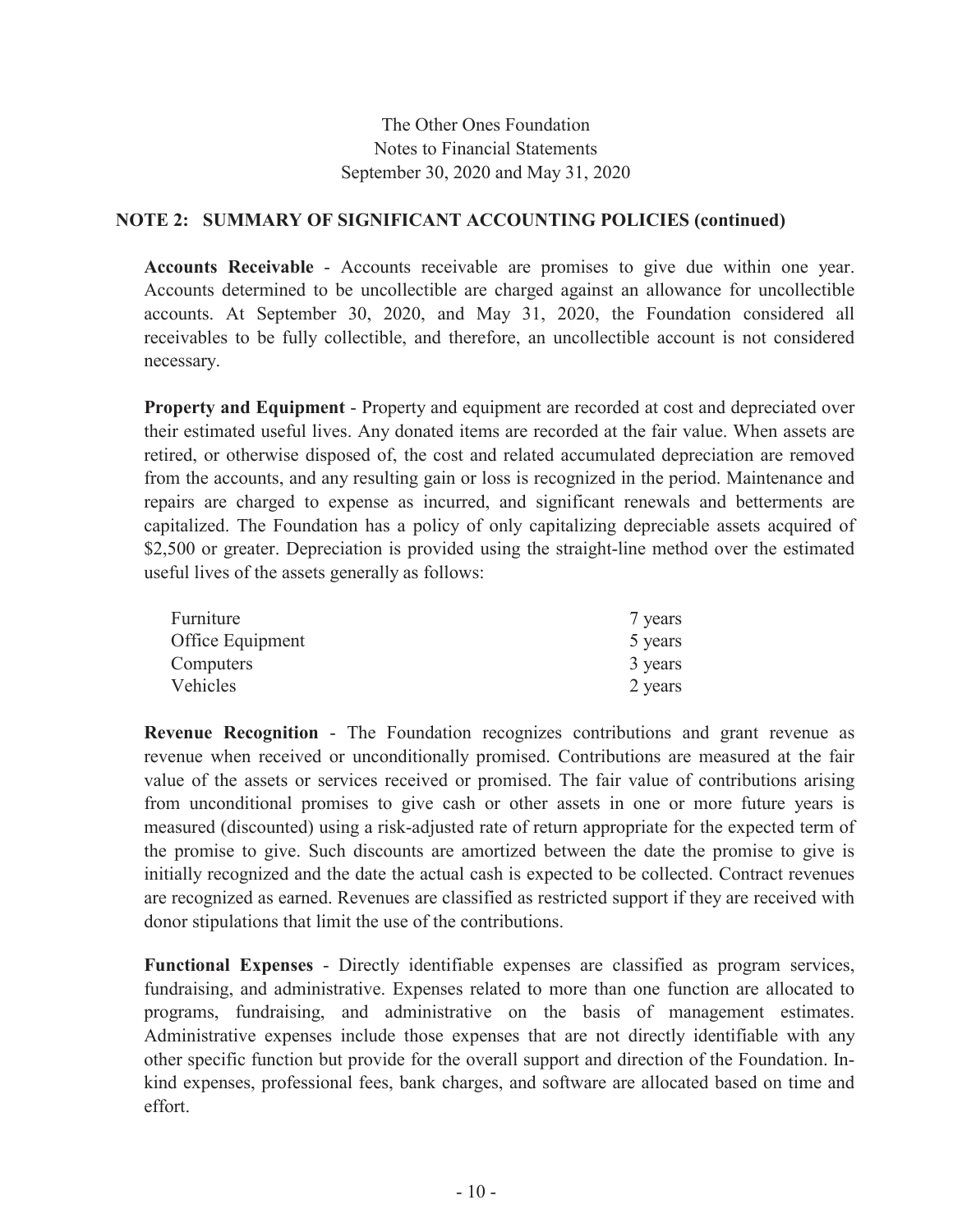### **NOTE 2: SUMMARY OF SIGNIFICANT ACCOUNTING POLICIES (continued)**

**Income Tax Status** - The Internal Revenue Service has classified the Foundation as other than a private foundation, which is exempt from federal income taxes on its related purpose income under Section 501(c)(3) of the United States Internal Revenue Code. Consequently, no federal income taxes have been provided for in these financial statements.

The benefit of a tax position is recognized in the financial statements in the period during which, based on all available evidence, management believes it is more likely than not that the positions will be sustained upon examination, including the resolution of appeals or litigation processes, if any. Tax positions that meet the more-likely-than-not recognition threshold are measured as the largest amount of tax benefit that is more than 50% likely of being realized upon settlement with the applicable taxing authority. As of September 30, 2020 and May 31, 2020, the Foundation has not recognized liabilities for uncertain tax positions or associated interest and penalties.

The Foundation's income tax returns for the years ending September 30, 2017, and after are open to examination by federal authorities.

**Use of Estimates** - The preparation of financial statements in conformity with U.S. GAAP requires management to make estimates and assumptions that affect certain reported amounts of assets and liabilities at the date of the financial statements and the reported amounts of revenues and expenses during the reporting period. Accordingly, actual results could differ from those estimates.

**Subsequent Events -** Management of the Foundation has evaluated subsequent events for disclosure through the date of the Independent Auditors' Report, the date the financial statements were available to be issued. (See Note 4)

## **NOTE 3: PROPERTY AND EQUIPMENT**

As of September 30, 2020, and May 31, 2020, property and equipment consists of:

|                          | September 30 |  |         |
|--------------------------|--------------|--|---------|
| Vehicles                 | 114,067      |  | 60,407  |
| Accumulated depreciation | (16,246)     |  | (3,729) |
|                          | 97.821       |  | 56,678  |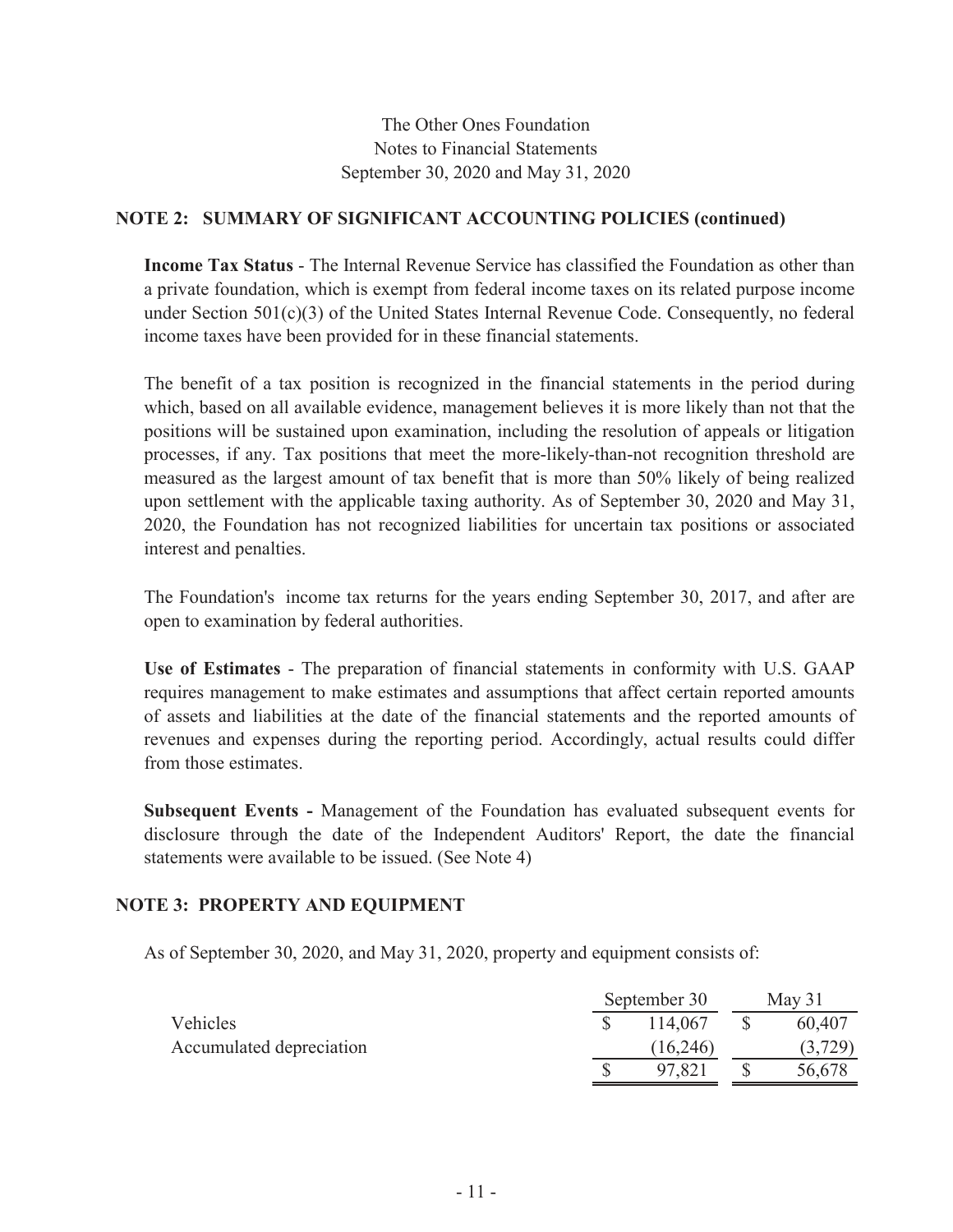#### **NOTE 4: PAYCHECK PROTECTION PROGRAM**

On March 27, 2020, President Trump signed into law the Coronavirus Aid, Relief, and Economic Security (CARES) Act. In April 2020, the Foundation entered into an unsecured loan agreement in the amount of \$33,600 with a bank pursuant to the Paycheck Protection Program (PPP), which is sponsored by the Small Business Administration, and is part of the CARES Act. The Foundation elected to account for the PPP loan as a conditional grant in accordance with FASB ASC Topic 958. Management believes they have spent the funds in accordance with the CARES Act and, as such, have recognized \$33,600 as grant revenue in the year ended May 31, 2020. Subsequent to September 30, 2020, the Foundation applied for forgiveness of the loan and received notification of forgiveness on March 10, 2021.

#### **NOTE 5: NOTE PAYABLE**

The Foundation received funds totaling \$150,000 on August 29, 2020, under the Economic Injury Disaster Loan (EIDL) program. The note accrues interest at 2.75% with monthly payments of \$641.00 to begin on August 29, 2021, until maturity on August 29, 2050. The note is secured by all assets of the Foundation.

As discussed above, the PPP loan was forgiven on March 10, 2021. The expected future minimum principal payments on the EIDL note payable as of September 30, 2020, are as follows:

| Year ending September 30, |         |  |
|---------------------------|---------|--|
| 2021                      | \$      |  |
| 2022                      | 380     |  |
| 2023                      | 3,623   |  |
| 2024                      | 3,724   |  |
| 2025                      | 3,828   |  |
| Thereafter                | 138,445 |  |
|                           | 150,000 |  |

#### **NOTE 6: LEASE COMMITMENTS**

The Foundation has entered into a non-cancelable operating lease for a modular building which expires in August 2024, at which an additional fee is assessed for removal of the building. Lease expense for the four month period ended September 30, 2020, was \$24,830.